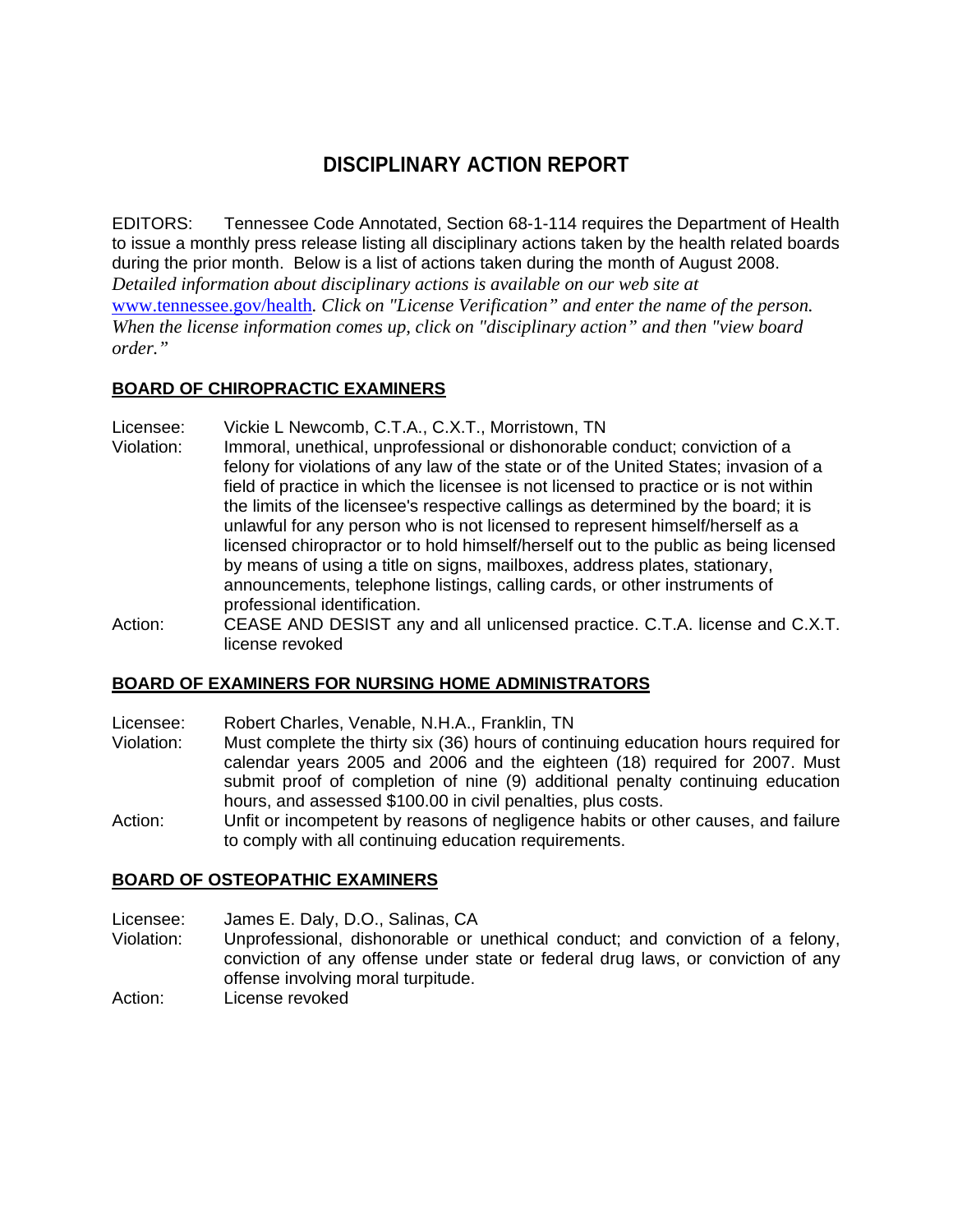### **BOARD OF PODIATRIC MEDICAL EXAMINERS**

Licensee: Ignis C. Retief, D.P.M., Nashville, TN<br>Violation: Failed to properly maintain sufficient Failed to properly maintain sufficient continuing education credits in violation of T.C.A. § 63-3-116 Action: Assessed \$100.00 in civil penalties; must provide proof of completion of ten (10) hours of continuing education.

#### **BOARD OF RESPIRATORY CARE**

Licensee: Connie Akins, C.R.T., Maryville, TN

Violation: Unprofessional, dishonorable or unethical conduct.

Action: Per terms of Board Order license Suspended retroactively from September 6, 2006 until either the date on which this Agreed Order is ratified by the Board or the date on which Respondent enters into a monitoring contract with TNPAP, whichever is later; and assessed costs.

#### **AUGUST 2008 ABUSE REGISTRY PLACEMENTS**

| Individual: | Felicia Franklin, Memphis TN               |
|-------------|--------------------------------------------|
| Abuse:      | Neglect                                    |
| Action:     | <b>Placed on Abuse Registry</b>            |
| Individual: | Elaine Armstrong, Limestone, TN            |
| Abuse:      | Physical                                   |
| Action:     | <b>Placed on Abuse Registry</b>            |
| Individual: | John Raymond Jones, Nashville, TN          |
| Abuse:      | Physical/Verbal                            |
| Action:     | Placed on Abuse Registry                   |
| Individual: | Janet Butterworth Rhodes, Johnson City, TN |
| Abuse:      | Misappropriation                           |
| Action:     | Placed on Abuse Registry                   |
| Individual: | Stephen Bunker, Union City, TN             |
| Abuse:      | Physical                                   |
| Action:     | <b>Placed on Abuse Registry</b>            |
| Individual: | April Dawn Stephens, Knoxville, TN         |
| Abuse:      | Neglect                                    |
| Action:     | <b>Placed on Abuse Registry</b>            |
| Individual: | Maleia Tucker, Cookeville, TN              |
| Abuse:      | Physical                                   |
| Action:     | <b>Placed on Abuse Registry</b>            |
| Individual: | Raymond Johnson, Jr., Nashville, TN        |
| Abuse:      | Physical                                   |
| Action:     | Placed on Abuse Registry                   |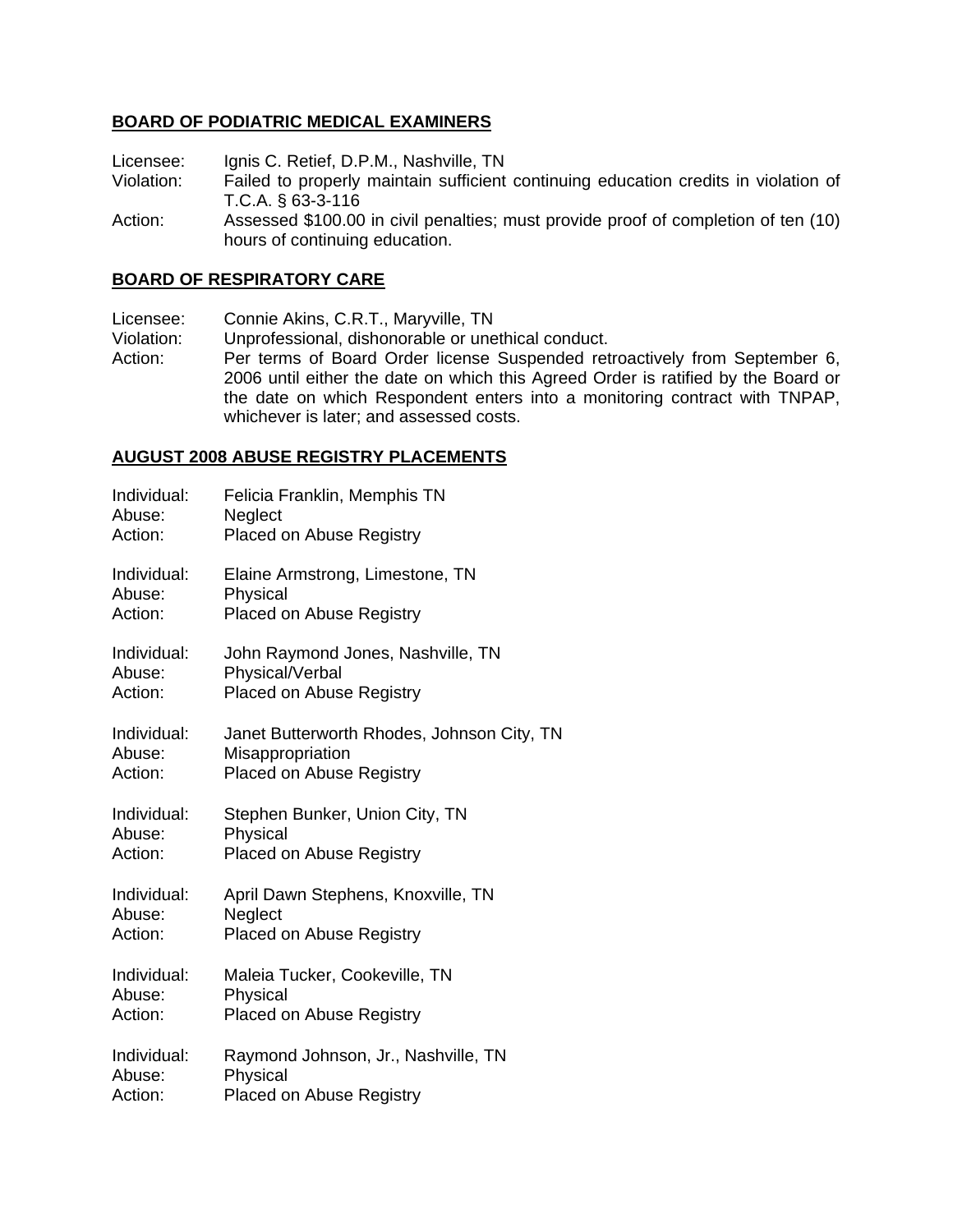| Individual: | Frankie Ann Ellis, Rogersville, TN      |
|-------------|-----------------------------------------|
| Abuse:      | Physical                                |
| Action:     | Placed on Abuse Registry                |
| Individual: | Benjamin Jesse Randolph, Cookeville, TN |
| Abuse:      | Misappropriation/Neglect                |
| Action:     | <b>Placed on Abuse Registry</b>         |
| Individual: | Antoine Maxwell, Memphis TN             |
| Abuse:      | Sexual/Verbal                           |
| Action:     | <b>Placed on Abuse Registry</b>         |
| Individual: | Jackie Marie Hill, Camden, TN           |
| Abuse:      | Neglect                                 |
| Action:     | <b>Placed on Abuse Registry</b>         |
| Individual: | Ashley Richardson, Chattanooga, TN      |
| Abuse:      | Emotional                               |
| Action:     | Placed on Abuse Registry                |
| Individual: | Samantha Kollman, Greeneville, TN       |
| Abuse:      | Neglect                                 |
| Action:     | Placed on Abuse Registry                |
| Individual: | Amy Jenkins, Algood, TN                 |
| Abuse:      | Neglect                                 |
| Action:     | <b>Placed on Abuse Registry</b>         |
| Individual: | Ikponmwosa Aluvi, Nashville, TN         |
| Abuse:      | Physical                                |
| Action:     | Placed on Abuse Registry                |
| Individual: | Lakeshia Caldwell, Chattanooga, TN      |
| Abuse:      | Neglect                                 |
| Action:     | Placed on Abuse Registry                |
| Individual: | Jamie Lynn Curtis, Jonesboro, TN        |
| Abuse:      | Physical/Emotional                      |
| Action:     | Placed on Abuse Registry                |
| Individual: | Christopher Dameron, Clarksville, TN    |
| Abuse:      | Neglect                                 |
| Action:     | Placed on Abuse Registry                |
| Individual: | Latona Fields, Memphis TN               |
| Abuse:      | Neglect                                 |
| Action:     | Placed on Abuse Registry                |